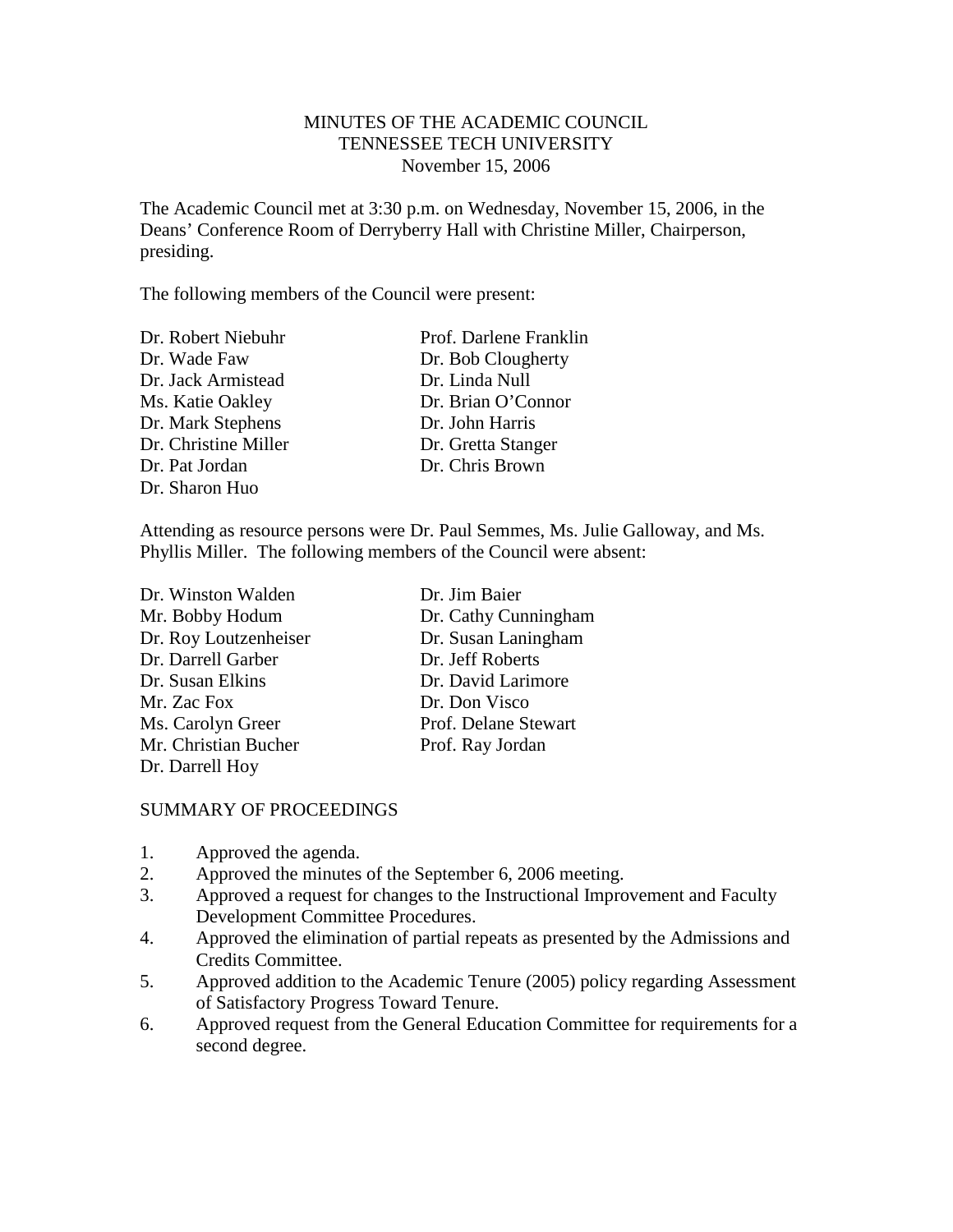### **PROCEEDINGS**

### Approval of Agenda

Dr. Stanger MOVED approval of the agenda, and Dr. Clougherty SECONDED the motion. The agenda was APPROVED as distributed.

### Approval of the Minutes of the September 6, 2006 Meeting

Dr. Clougherty MOVED approval of the minutes of the September 6 meeting, and Dr. Faw SECONDED the motion. The minutes were APPROVED as posted on the Academic Council web site.

# Request for Changes to the Instructional Improvement and Faculty Development Committee Procedures

Dr. Clougherty presented changes to the Instructional Improvement and Faculty Development Committee Procedures as approved by that committee on October 3, 2006. A copy of the changes were distributed to the Council prior to the meeting. Dr. Clougherty MOVED to approve the changes to be effective fall semester 2006, and Dr. Stephens SECONDED the motion. The motion PASSED by a unanimous vote.

### Partial Repeats

Ms. Julie Galloway presented a handout to the Council regarding a Summary of Partial Repeat Processing. The Admissions and Credits Committee met on October 24, 2006 and voted to eliminate partial repeats. Ms. Galloway explained that the new Banner system would not allow the recording of partial repeats either electronically or manually. It was recommended that the acceptance of partial repeats stop at the end of fall semester 2006. These partial repeats are rare, but do occur most often with transfer students. After some discussion, Dr. Niebuhr MOVED to approve the Admissions and Credits Committee recommendation to drop partial repeats. The motion was SECONDED by Dr. Faw. The motion PASSED with two members voting no.

## Assessment of Satisfactory Progress Toward Tenure

Dr. Barker stated that during the process of developing the new Tenure and Promotion Policies and Procedures, the Assessment of Satisfactory Progress Toward Tenure was omitted from the Academic Tenure Policy. Prof. Darlene Franklin MOVED to approve this addition to the policy, and Dr. Clougherty SECONDED the motion. The motion PASSED with a unanimous vote. This section will be added to the Academic Tenure (2005) policy under section V. Changing Tenure/Tenure Track Status in the Faculty Handbook.